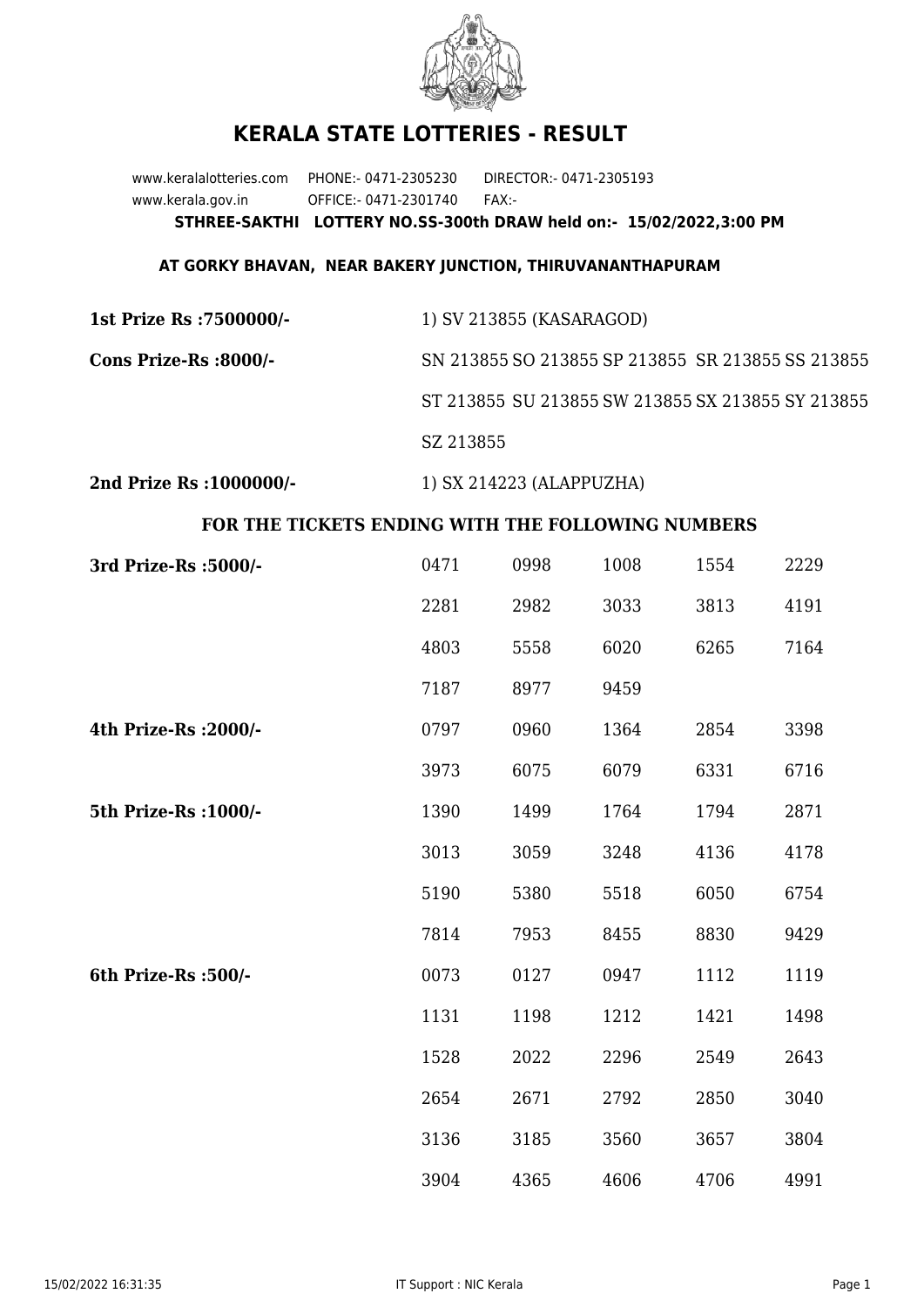|                      | 5078 | 5161 | 5204 | 5377 | 6329 |
|----------------------|------|------|------|------|------|
|                      | 6402 | 6459 | 6722 | 6995 | 7652 |
|                      | 7887 | 8302 | 8436 | 8439 | 8453 |
|                      | 8669 | 8774 | 8841 | 8877 | 9118 |
|                      | 9174 | 9963 |      |      |      |
| 7th Prize-Rs : 200/- | 0243 | 0258 | 0504 | 1050 | 1129 |
|                      | 1635 | 1698 | 2530 | 2945 | 3249 |
|                      | 3259 | 3626 | 3907 | 4321 | 4413 |
|                      | 4510 | 5123 | 5129 | 5257 | 5523 |
|                      | 5552 | 5831 | 5867 | 6209 | 6451 |
|                      | 6527 | 6904 | 6999 | 7327 | 7662 |
|                      | 7895 | 8317 | 8382 | 8452 | 8654 |
|                      | 8761 | 8950 | 8979 | 9017 | 9133 |
|                      | 9328 | 9368 | 9553 | 9805 | 9894 |
| 8th Prize-Rs : 100/- | 0064 | 0149 | 0226 | 0273 | 0409 |
|                      | 0429 | 0587 | 0647 | 0693 | 0923 |
|                      | 1109 | 1251 | 1366 | 1391 | 1400 |
|                      | 1434 | 1653 | 1673 | 1702 | 1712 |
|                      | 1761 | 1798 | 1815 | 1829 | 1871 |
|                      | 1896 | 1908 | 1938 | 1963 | 2216 |
|                      | 2345 | 2559 | 2599 | 2638 | 2640 |
|                      | 2666 | 2703 | 2785 | 3142 | 3480 |
|                      | 3638 | 3645 | 3681 | 3698 | 3716 |
|                      | 3752 | 3766 | 3777 | 3824 | 3909 |
|                      | 3913 | 4118 | 4133 | 4196 | 4313 |
|                      | 4441 | 4474 | 4484 | 4506 | 4714 |
|                      | 4791 | 4908 | 4920 | 4925 | 4943 |
|                      | 5045 | 5152 | 5291 | 5343 | 5371 |
|                      | 5385 | 5416 | 5627 | 5656 | 5675 |